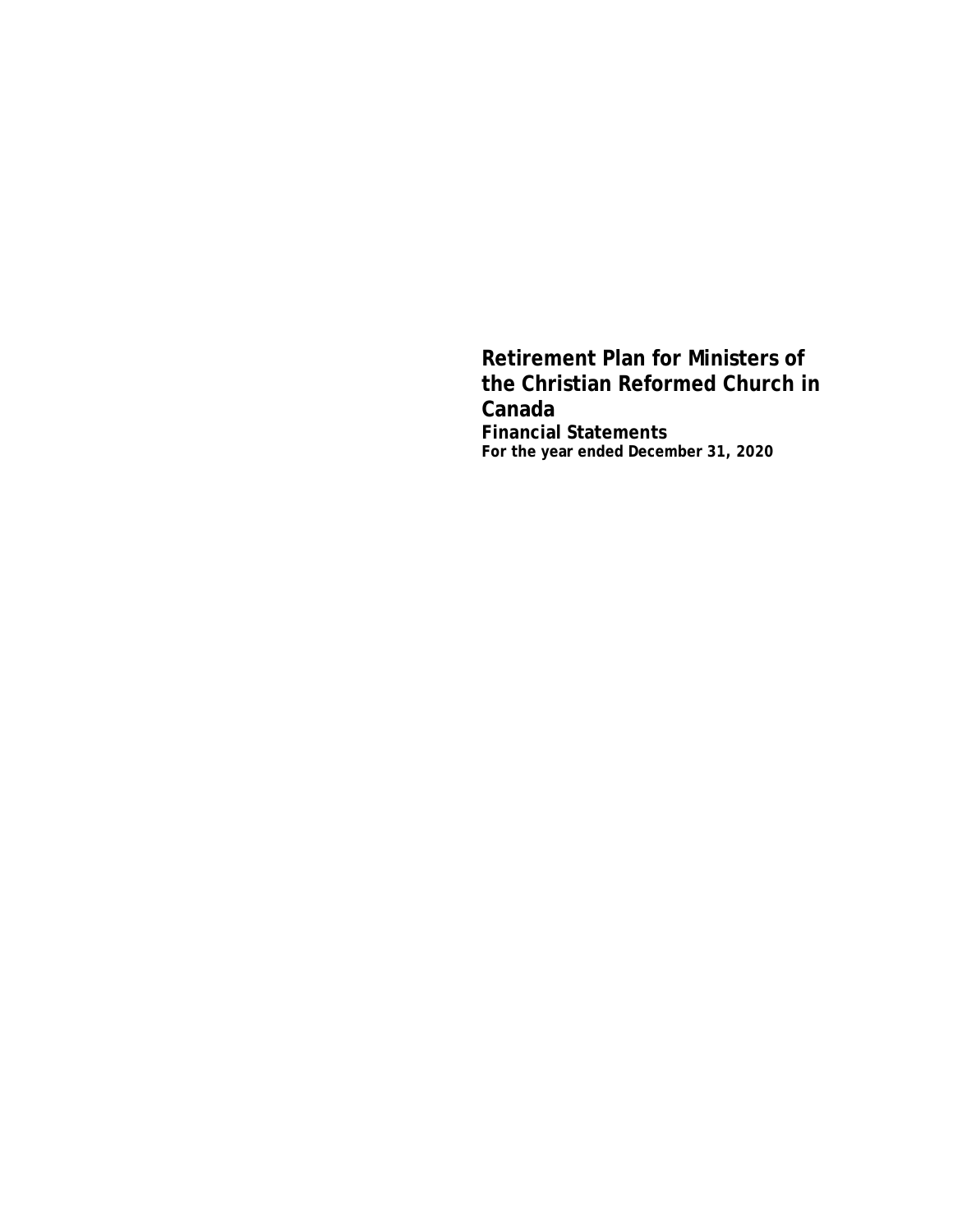# **Retirement Plan for Ministers of the Christian Reformed Church in Canada Financial Statements For the year ended December 31, 2020**

|                                                           | Contents |
|-----------------------------------------------------------|----------|
|                                                           |          |
| Independent Auditor's Report                              | $2 - 3$  |
| <b>Financial Statements</b>                               |          |
| Statement of Net Assets Available for Benefits            | 4        |
| Statement of Changes in Net Assets Available for Benefits | 5        |
| Notes to Financial Statements                             | 16       |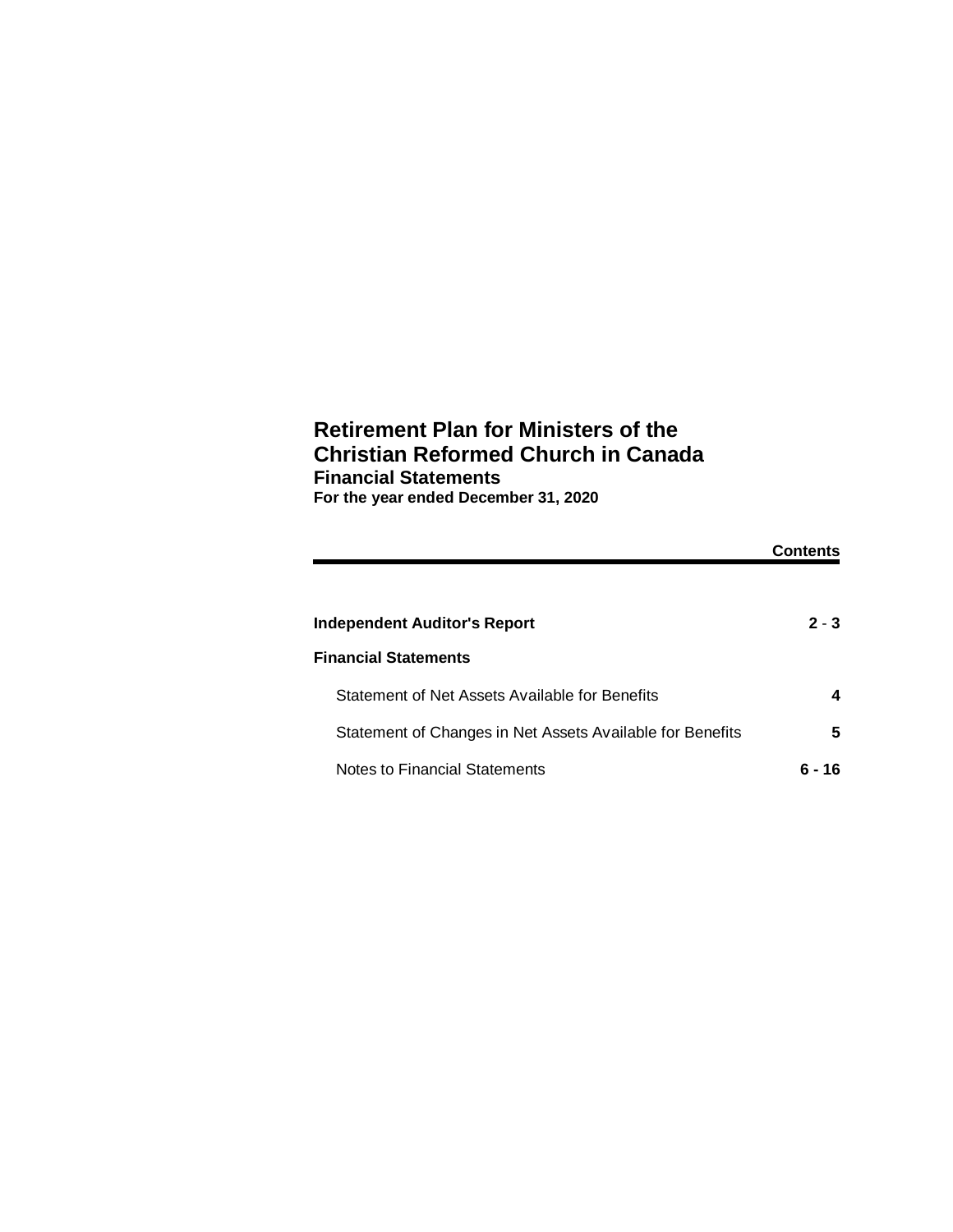

Tel: 289 881 1111 Fax: 905 845 8615 www.bdo.ca

# **Independent Auditor's Report**

### **To the Administrator of**

**Retirement Plan for Ministers of the Christian Reformed Church in Canada**

### **Opinion**

We have audited the financial statements of the Retirement Plan for Ministers of the Christian Reformed Church in Canada (the "Plan"), which comprise the statement of net assets available for benefits as at December 31, 2020, and the statement of changes in net assets available for benefits for the year then ended, and notes to the financial statements, including a summary of significant accounting policies.

In our opinion, the accompanying financial statements present fairly, in all material respects, the net assets available for benefits of the Plan as at December 31, 2020, and its changes in net assets available for benefits for the year then ended in accordance with the financial reporting provisions of Section 76 of Regulation 909 under the Pension Benefits Act, 1990 (Ontario).

### **Basis for Opinion**

We conducted our audit in accordance with Canadian generally accepted auditing standards. Our responsibilities under those standards are further described in the *Auditor's Responsibilities for the Audit of the Financial Statements* section of our report. We are independent of the Plan in accordance with the ethical requirements that are relevant to our audit of the financial statements in Canada, and we have fulfilled our other ethical responsibilities in accordance with these requirements. We believe that the audit evidence we have obtained is sufficient and appropriate to provide a basis of our opinion.

**Emphasis of Matter Basis of Accounting and Restriction on Use**

We draw attention to Note 1 to the financial statements, which describes the basis of accounting. The financial statements are prepared to assist the Administrator of the Plan to meet the requirements of the Financial Services Regulatory Authority of Ontario. As a result, the financial statements may not be suitable for another purpose. Our opinion is not modified in respect of this matter. Our report is intended solely for the Administrator of the Plan and the Financial Services Regulatory Authority of Ontario and should not be used by parties other than the Administrator of the Plan and the Financial Services Regulatory Authority of Ontario.

**Responsibilities of Management and Those Charged with Governance for the Financial Statements** Management is responsible for the preparation and fair presentation of the financial statements in accordance with the financial reporting provisions of Section 76 of Regulation 909 under the Pension Benefits Act, 1990 (Ontario), and for such internal control as management determines is necessary to enable the preparation of financial statements that are free from material misstatement, whether due to fraud or error.

In preparing the financial statements, management is responsible for assessing the Plan's ability to continue as a going concern, disclosing, as applicable, matters relating to going concern and using the going concern basis of accounting unless management either intends to liquidate the Plan or to cease operations, or has no realistic alternative but to do so.

Those charged with governance are responsible for overseeing the Plan's financial reporting process.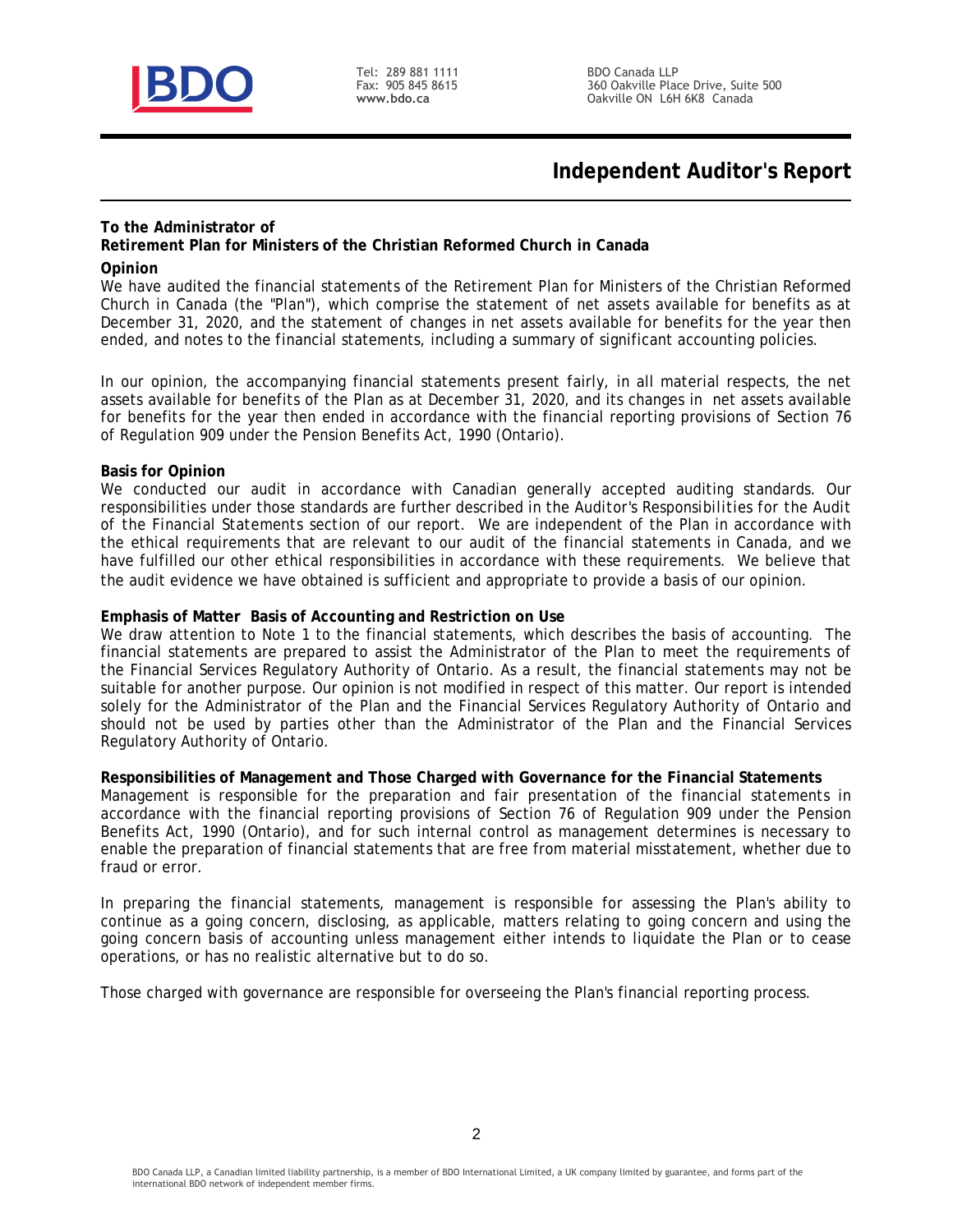

# **Independent Auditor's Report (Continued)**

**Auditor's Responsibilities for the Audit of the Financial Statements**

Our objectives are to obtain reasonable assurance about whether the financial statements as a whole are free from material misstatement, whether due to fraud or error, and to issue an auditor's report that includes our opinion. Reasonable assurance is a high level of assurance, but is not a guarantee that an audit conducted in accordance with Canadian generally accepted auditing standards will always detect a material misstatement when it exists. Misstatements can arise from fraud or error and are considered material if, individually or in the aggregate, they could reasonably be expected to influence the economic decisions of users taken on the basis of these financial statements.

As part of an audit in accordance with Canadian generally accepted auditing standards, we exercise professional judgment and maintain professional skepticism throughout the audit. We also:

- Identify and assess the risks of material misstatement of the financial statements, whether due to fraud or error, design and perform audit procedures responsive to those risks, and obtain audit evidence that is sufficient and appropriate to provide a basis for our opinion. The risk of not detecting a material misstatement resulting from fraud is higher than for one resulting from error, as fraud may involve collusion, forgery, intentional omissions, misrepresentations, or the override of internal control.
- Obtain an understanding of internal control relevant to the audit in order to design audit procedures that are appropriate in the circumstances, but not for the purpose of expressing an opinion on the effectiveness of the Plan's internal control.
- Evaluate the appropriateness of accounting policies used and the reasonableness of accounting estimates and related disclosures made by management.
- Conclude on the appropriateness of management's use of the going concern basis of accounting and, based on the audit evidence obtained, whether a material uncertainty exists related to events or conditions that may cast significant doubt on the Plan's ability to continue as a going concern. If we conclude that a material uncertainty exists, we are required to draw attention in our auditor's report to the related disclosures in the financial statements or, if such disclosures are inadequate, to modify our opinion. Our conclusions are based on the audit evidence obtained up to the date of our auditor's report. However, future events or conditions may cause the Plan to cease to continue as a going concern.
- Evaluate the overall presentation, structure and content of the financial statements, including the disclosures, and whether the financial statements represent the underlying transactions and events in a manner that achieves fair presentation.

We communicate with those charged with governance regarding, among other matters, the planned scope and timing of the audit and significant audit findings, including any significant deficiencies in internal control that we identify during our audit.

BDO CANADA CUP

Chartered Professional Accountants, Licensed Public Accountants Oakville, Ontario August 26, 2021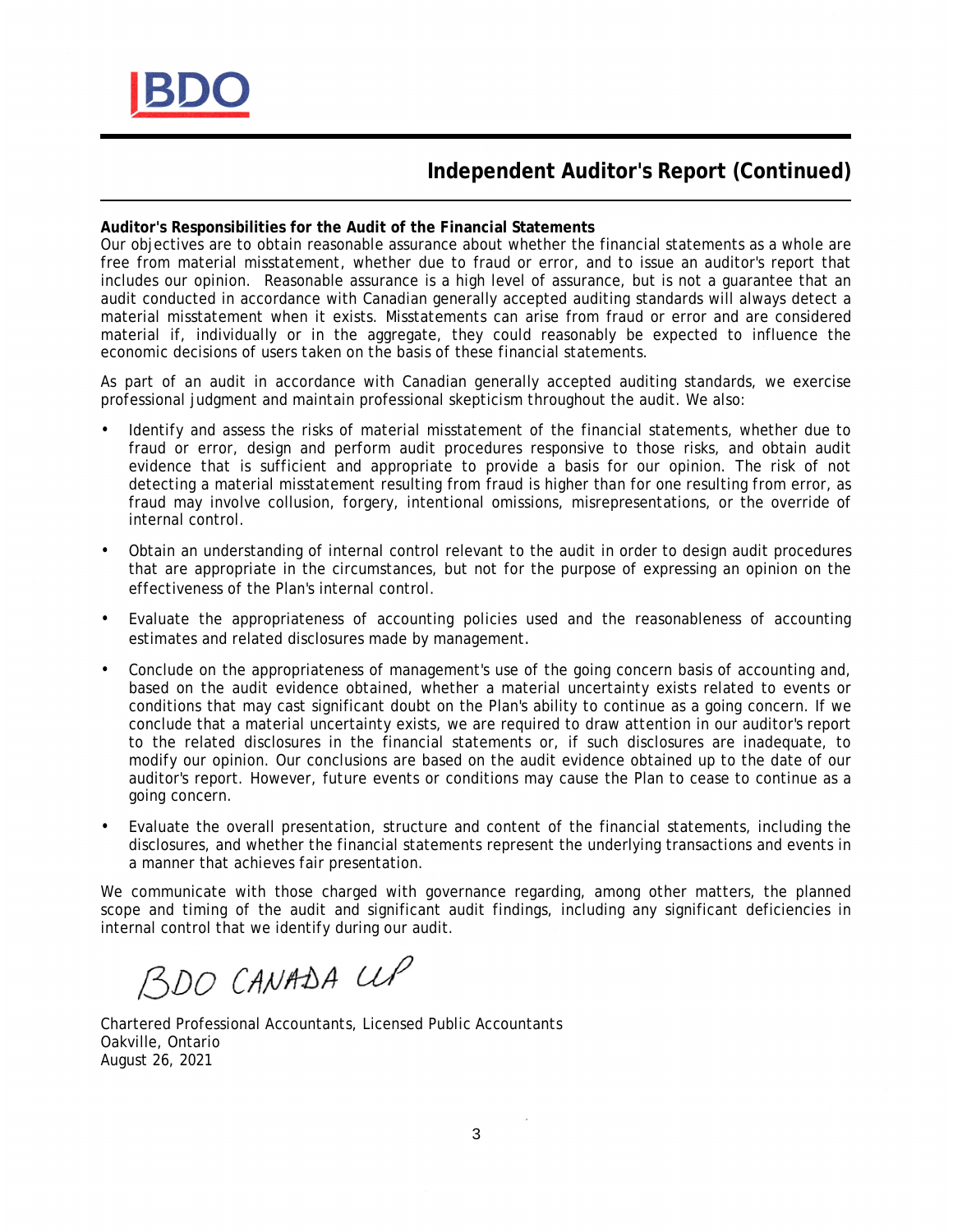| December 31                                                                                                    | 2020                                             | 2019                                               |
|----------------------------------------------------------------------------------------------------------------|--------------------------------------------------|----------------------------------------------------|
| <b>Assets</b>                                                                                                  |                                                  |                                                    |
| <b>Retirement Plan component</b><br>Cash<br>Investments (Note 2)<br>Accrued income<br>Contributions receivable | s<br>1,393,569<br>74,714,311<br>41,740<br>22,735 | S.<br>673,720<br>67,102,957<br>80,669<br>1,010,632 |
|                                                                                                                | 76,172,355                                       | 68,867,978                                         |
| <b>Special Assistance Fund component</b><br>Cash<br>Accounts receivable<br>Interest receivable                 | 449,331<br>11,856<br>538                         | 390,320<br>9,839<br>536                            |
|                                                                                                                | 461,725                                          | 400,695                                            |
|                                                                                                                | 76,634,080                                       | 69,268,673                                         |
| <b>Liabilities</b>                                                                                             |                                                  |                                                    |
| <b>Retirement Plan component</b><br>Accounts payable and accrued liabilities                                   | 238,065                                          | 219,636                                            |
| <b>Special Assistance Fund component</b><br>Accounts payable and accrued liabilities                           | 13,431                                           | 16,529                                             |
|                                                                                                                | 251,496                                          | 236,165                                            |
| <b>Net assets available for benefits (Note 3)</b>                                                              | \$76,382,584                                     | \$69,032,508                                       |

# **Retirement Plan for Ministers of the Christian Reformed Church in Canada Statement of Net Assets Available for Benefits**

On behalf of the Plan's Administrator:

The accompanying notes are an integral part of these financial statements,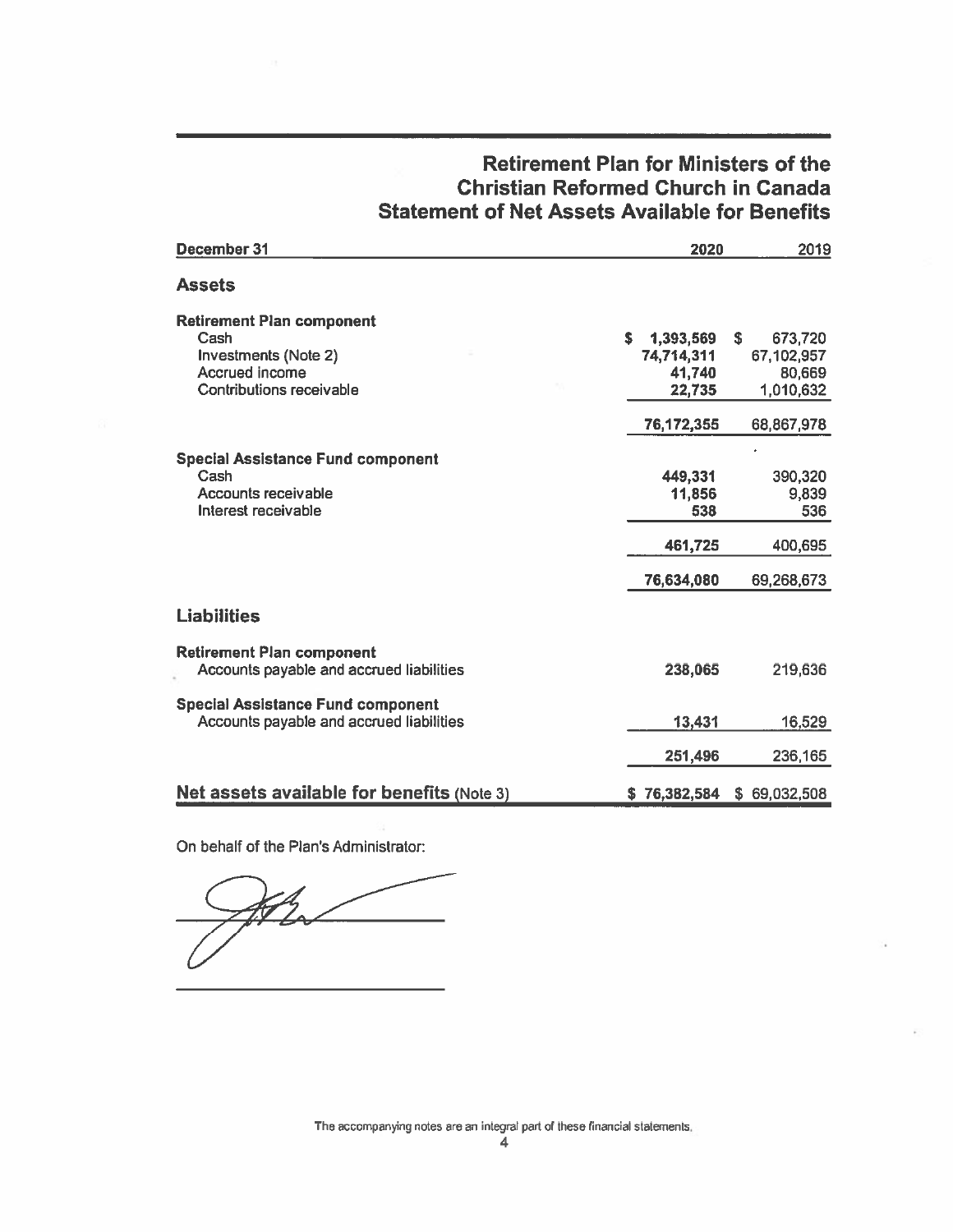| For the year ended December 31                                                                                                                           | 2020                                           | 2019                                           |
|----------------------------------------------------------------------------------------------------------------------------------------------------------|------------------------------------------------|------------------------------------------------|
| Increase in assets                                                                                                                                       |                                                |                                                |
| <b>Retirement Plan component</b><br>Employer contributions - normal<br>- special payments                                                                | \$<br>1,157,700 \$<br>1,522,512<br>2,680,212   | 1,127,700<br>1,465,132<br>2,592,832            |
| Investment income<br>Realized gain on sale of investments<br>Unrealized gain on investments<br>Interest<br><b>Dividends</b>                              | 2,158,161<br>4,886,212<br>444,836<br>1,086,740 | 2,935,765<br>6,536,271<br>430,386<br>1,215,334 |
|                                                                                                                                                          | 8,575,949                                      | 11,117,756                                     |
|                                                                                                                                                          | 11,256,161                                     | 13,710,588                                     |
| <b>Special Assistance Fund component</b><br>Interest income<br>Ministry shares                                                                           | 4,831<br>86,909                                | 6,102<br>84,526                                |
|                                                                                                                                                          | 91,740                                         | 90,628                                         |
| Total increase in assets                                                                                                                                 | 11,347,901                                     | 13,801,216                                     |
| Decrease in assets                                                                                                                                       |                                                |                                                |
| <b>Retirement Plan component</b><br>Benefit costs<br>Canadian pensionable service<br>Administrative expenses (Note 4)                                    | 3,018,391<br>951,821                           | 2,943,171<br>894,252                           |
|                                                                                                                                                          | 3,970,212                                      | 3,837,423                                      |
| <b>Special Assistance Fund component</b><br>Expenses<br>Assistance payments<br>Moving allowances, net of reimbursements<br>Spousal supplemental payments | 23,287<br>3,500<br>826                         | 10,420<br>11,500<br>974                        |
|                                                                                                                                                          | 27,613                                         | 22,894                                         |
| Total decrease in assets                                                                                                                                 | 3,997,825                                      | 3,860,317                                      |
| Increase in net assets                                                                                                                                   | 7,350,076                                      | 9,940,899                                      |
| Net assets available for benefits, beginning of year                                                                                                     | 69,032,508                                     | 59,091,609                                     |
| Net assets available for benefits, end of year                                                                                                           | \$76,382,584                                   | \$69,032,508                                   |

# **Retirement Plan for Ministers of the Christian Reformed Church in Canada Statement of Changes in Net Assets Available for Benefits**

The accompanying notes are an integral part of these financial statements.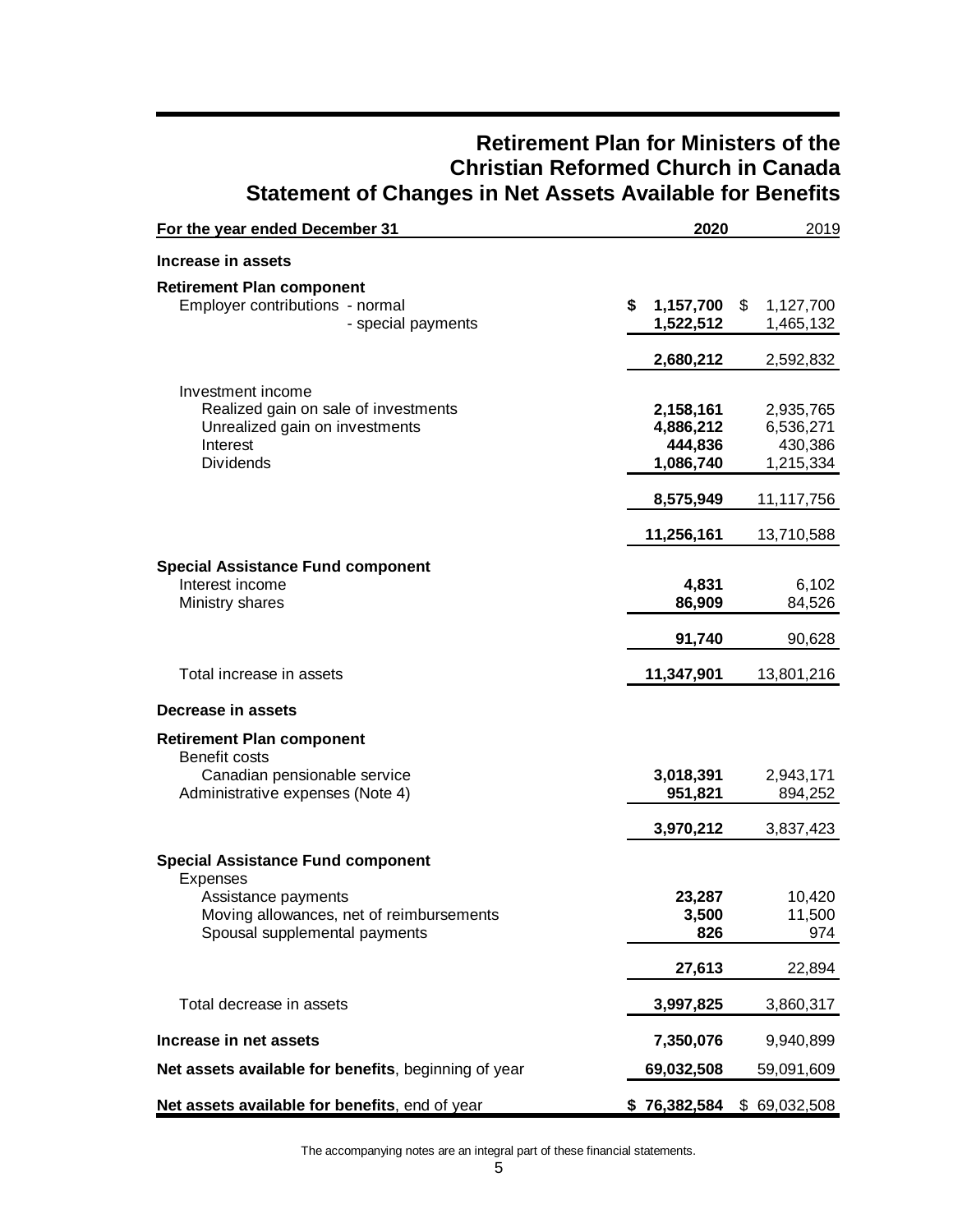#### **December 31, 2020**

### **1. Significant Accounting Policies**

### **Purpose of the Plan**

The purpose of the Plan is to provide benefits to members upon pension eligibility. The Plan is comprised of a Retirement Plan component and a Special Assistance Fund component. Retirement plan funds are invested in accordance with the Plan's Statement of Investment Policies and Procedures.

### **Basis of Presentation**

These financial statements have been prepared in accordance with the significant accounting policies set out below to comply with the accounting requirements prescribed by the Financial Services Regulatory Authority of Ontario for financial statements in accordance with the financial reporting provisions of Section 76 of Regulation 909 under the Pension Benefits Act, 1990 (Ontario). These regulations require pension plans to adhere to the provisions of *Section 4600 – Pension Plans* in *Part IV – Accounting Standards for Pension Plans* of the Chartered Professional Accountants (CPA) Canada Handbook, although they permit the exclusion of the actuarial liabilities of the Plan. Consequently, these financial statements do not purport to show the adequacy of the Plan's assets to meet its pension obligations. For accounting policies that do not relate to the Plan's investment portfolio, the Plan has elected to apply Canadian accounting standards for private enterprises.

### **Contributions**

In accordance with the provisions of the Plan, the minister's annual pension amount at normal retirement age is 1.1% of the Plan's pensionable salary multiplied by the minister's years of pensionable service in Canada prior to January 1, 1985 plus 1.46% of the Plan's pensionable salary for service performed after December 31, 1984 through December 31, 2010, plus 1.3% of the plan's pensionable salary for service performed after December 31, 2010. Based on the periodic actuarial valuations, the sponsor is required to provide the funding necessary to ensure that benefits will be fully provided for on retirement.

### **Investments**

Investments are held primarily in pension eligible pooled funds, which are stated at fair value on a trade-date basis. Pooled fund investments are valued at unit values supplied by the pooled fund administrator, which represent the Plan's proportionate share of underlying net assets at fair values determined using closing quoted market prices. The investment income recognized is the increase or decrease in the value of the pooled funds. Dividends and interest are reinvested within the pooled funds.

The fair value of cash and short-term investments approximates cost plus accrued interest due to their short-term nature.

The realized gain on sale of investments is determined by the excess of proceeds over average cost of investments sold.

The unrealized gain on investments represents the unrealized appreciation in fair value of investments held at the year end less the related unrealized appreciation as at the previous year end.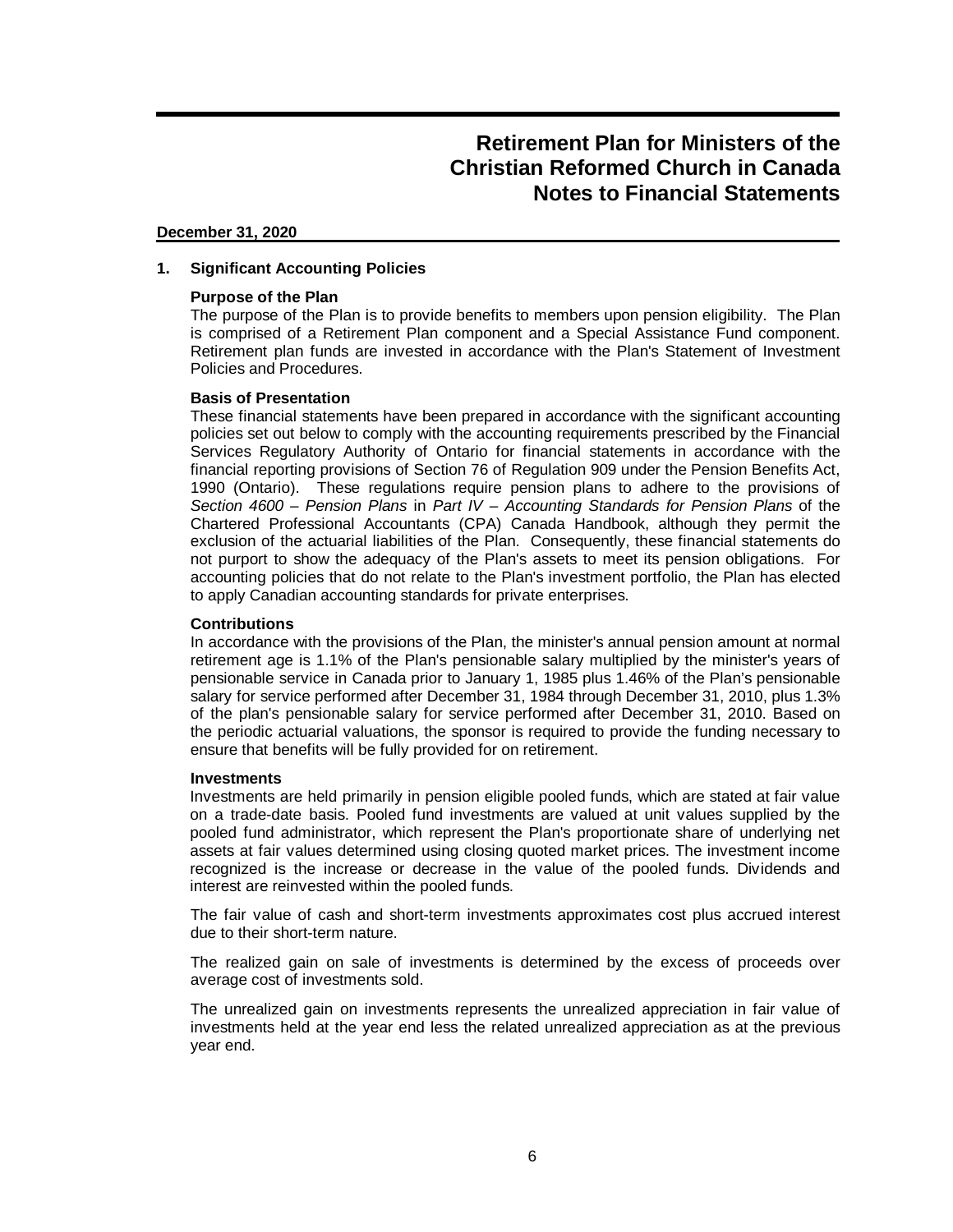#### **December 31, 2020**

### **1. Significant Accounting Policies (Continued)**

#### **Pension Benefits and Funding Policy**

Benefit payments to participants are recorded upon distribution.

Actuarial valuations are prepared and filed as required by the Pension Benefits Act (Ontario) to estimate the surplus or deficit for the Plan and to determine required contributions. The last actuarial valuation was completed by Eckler Ltd. and filed as of December 31, 2019. The actuarial basis used in the valuation was the projected unit credit method prorated on service.

As of the last actuarial valuation date, December 31, 2019, there was an actuarial surplus of \$6,822,400 in respect to pension rights of members, and a solvency deficiency of \$10,945,500. The next actuarial valuation of the Plan should be performed with an effective date no later than December 31, 2022.

#### **Foreign Currency Translation**

Foreign currency accounts are translated to Canadian dollars as follows:

At the transaction date, each asset, liability, revenue or expense is translated into Canadian dollars by the use of the exchange rate in effect at that date. At the year end date, monetary assets and liabilities, including investments which are carried at fair value, are translated into Canadian dollars by using the exchange rate in effect at that date and the resulting foreign exchange gains and losses are included in income in the current period.

#### **Use of Estimates**

The preparation of financial statements requires the Plan Administrator to make estimates and assumptions that affect the reported amounts of assets and liabilities at the financial statement date and the reported amounts of changes in net assets available for benefits during the reporting period. Actual results could differ from those estimates as additional information becomes available in the future.

#### **Income Tax Status**

The Plan is registered pursuant to the Pension Benefits Act and the Income Tax Act (Canada), and is not subject to income taxes.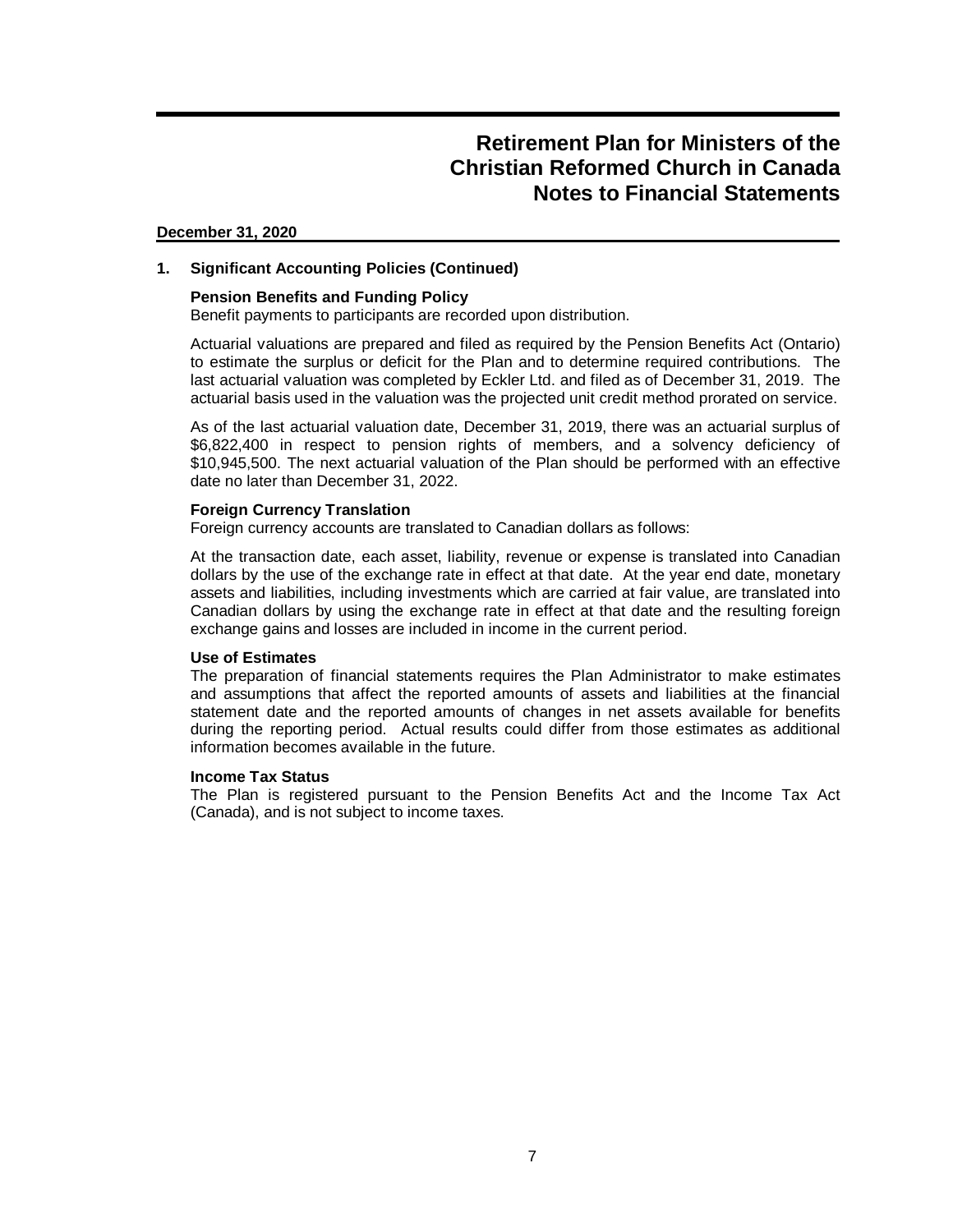## **December 31, 2020**

### **2. Investments**

(a) Investments by Investment Manager

|                                                                                       |                      | 2020                 |                            | 2019                       |
|---------------------------------------------------------------------------------------|----------------------|----------------------|----------------------------|----------------------------|
|                                                                                       | Fair<br>Value        | Cost                 | Fair<br>Value              | Cost                       |
|                                                                                       |                      |                      |                            |                            |
| <b>Advisory Research</b><br>Cash and short-term investments<br>Foreign equities       | 3,788,902<br>\$      | \$<br>3,893,896      | \$<br>208,756<br>3,321,218 | \$<br>212,751<br>3,018,207 |
|                                                                                       | 3,788,902            | 3,893,896            | 3,529,974                  | 3,230,958                  |
| Apex Investments<br>Cash and short-term investments<br>Foreign equities               | 828,488<br>2,623,305 | 837,330<br>1,800,648 | 136,110<br>2,286,460       | 138,605<br>1,763,392       |
|                                                                                       | 3,451,793            | 2,637,978            | 2,422,570                  | 1,901,997                  |
| <b>Bahl Gaynor</b><br>Cash and short-term investments<br>Foreign equities             | 67,402<br>4,447,433  | 68,536<br>3,007,295  | 46,173<br>4,254,051        | 46,916<br>2,922,113        |
|                                                                                       | 4,514,835            | 3,075,831            | 4,300,224                  | 2,969,029                  |
| Bank of New York Mellon<br>Cash                                                       | 243                  | 243                  | 983                        | 983                        |
| <b>Boston Partners LCV</b><br>Cash and short-term investments<br>Foreign equities     | 212,368<br>5,172,782 | 216,311<br>4,399,934 | 452,211<br>4,749,434       | 460,842<br>4,240,887       |
|                                                                                       | 5,385,150            | 4,616,245            | 5,201,645                  | 4,701,729                  |
| <b>Edgewood Management LLC</b><br>Cash and short-term investments<br>Foreign equities | 556,426<br>6,375,206 | 562,951<br>2,896,548 | 63,916<br>4,915,835        | 65,464<br>2,483,713        |
|                                                                                       | 6,931,632            | 3,459,499            | 4,979,751                  | 2,549,177                  |
| <b>Fiera Capital</b><br>Foreign equities                                              | 20,891,779           | 13,328,270           | 18,178,970                 | 13,193,904                 |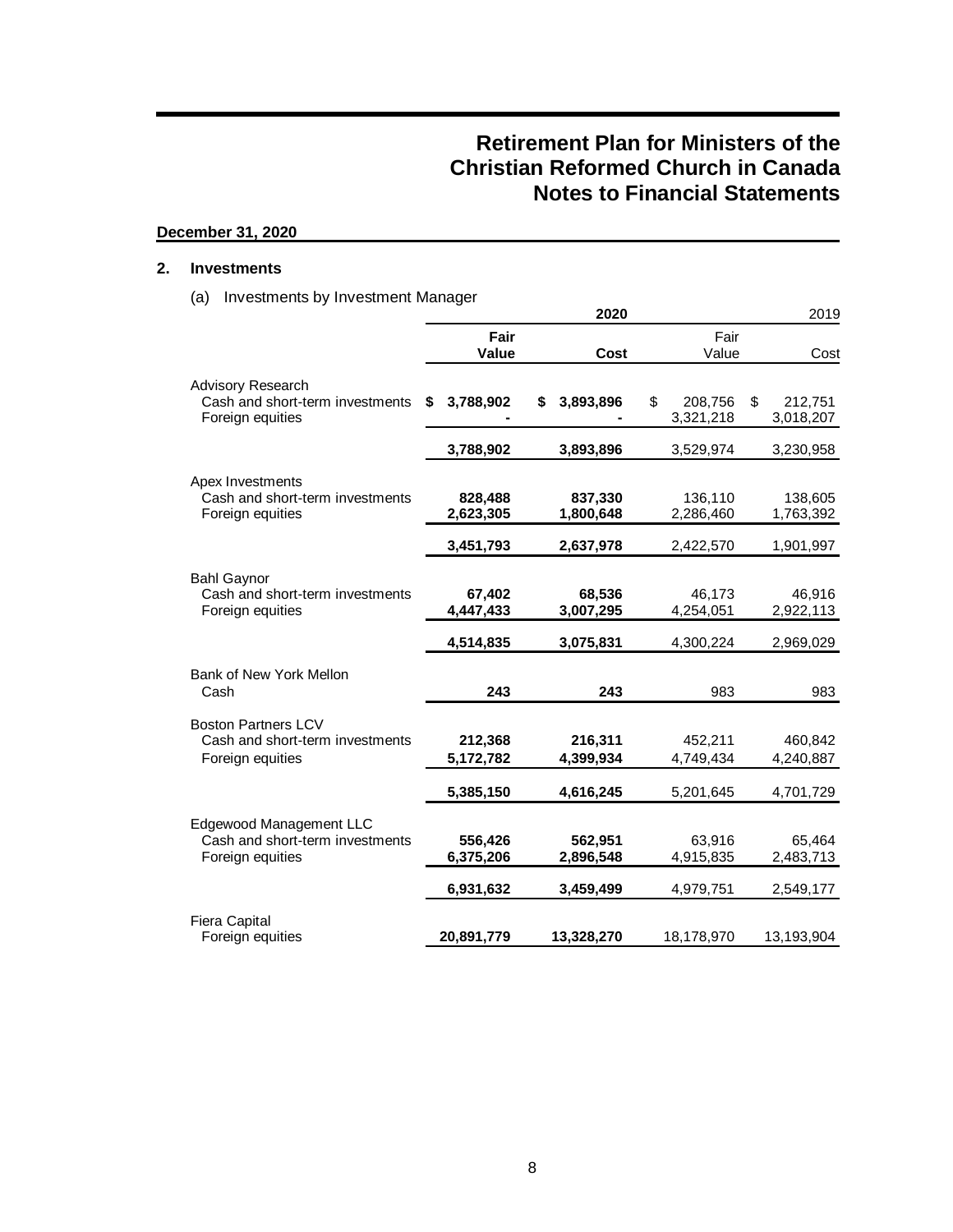## **December 31, 2020**

## **2. Investments (Continued)**

(a) Investments by Investment Manager - (continued)

|                                                                                              |                                  | 2020                             |                                  | 2019                             |
|----------------------------------------------------------------------------------------------|----------------------------------|----------------------------------|----------------------------------|----------------------------------|
|                                                                                              | Fair<br>Value                    | Cost                             | Fair<br>Value                    | Cost                             |
| Guardian Capital<br>Cash and short-term investments<br>Canadian equities<br>Foreign equities | 247,291<br>13,886,931<br>464.816 | 247,291<br>10,554,677<br>416.864 | 176,700<br>14,202,328<br>144.752 | 176,700<br>11,194,841<br>154,265 |
|                                                                                              | 14,599,038                       | 11,218,832                       | 14,523,780                       | 11,525,806                       |
| Merrill Lynch<br>Cash and short-term investments<br>Private equity<br>Real estate            | 86,833<br>1,762,447              | 86,833<br>1,741,539              | 392,174<br>1,422,383<br>434      | 392,174<br>1,376,728<br>305      |
|                                                                                              | 1,849,280                        | 1,828,372                        | 1,814,991                        | 1,769,207                        |
| Pyramis<br>Fixed income                                                                      | 13,301,659                       | 12,552,957                       | 12,150,069                       | 12,044,191                       |
| <b>Total investments</b>                                                                     | \$74,714,311                     | \$56,612,123                     | \$67,102,957                     | \$53,886,981                     |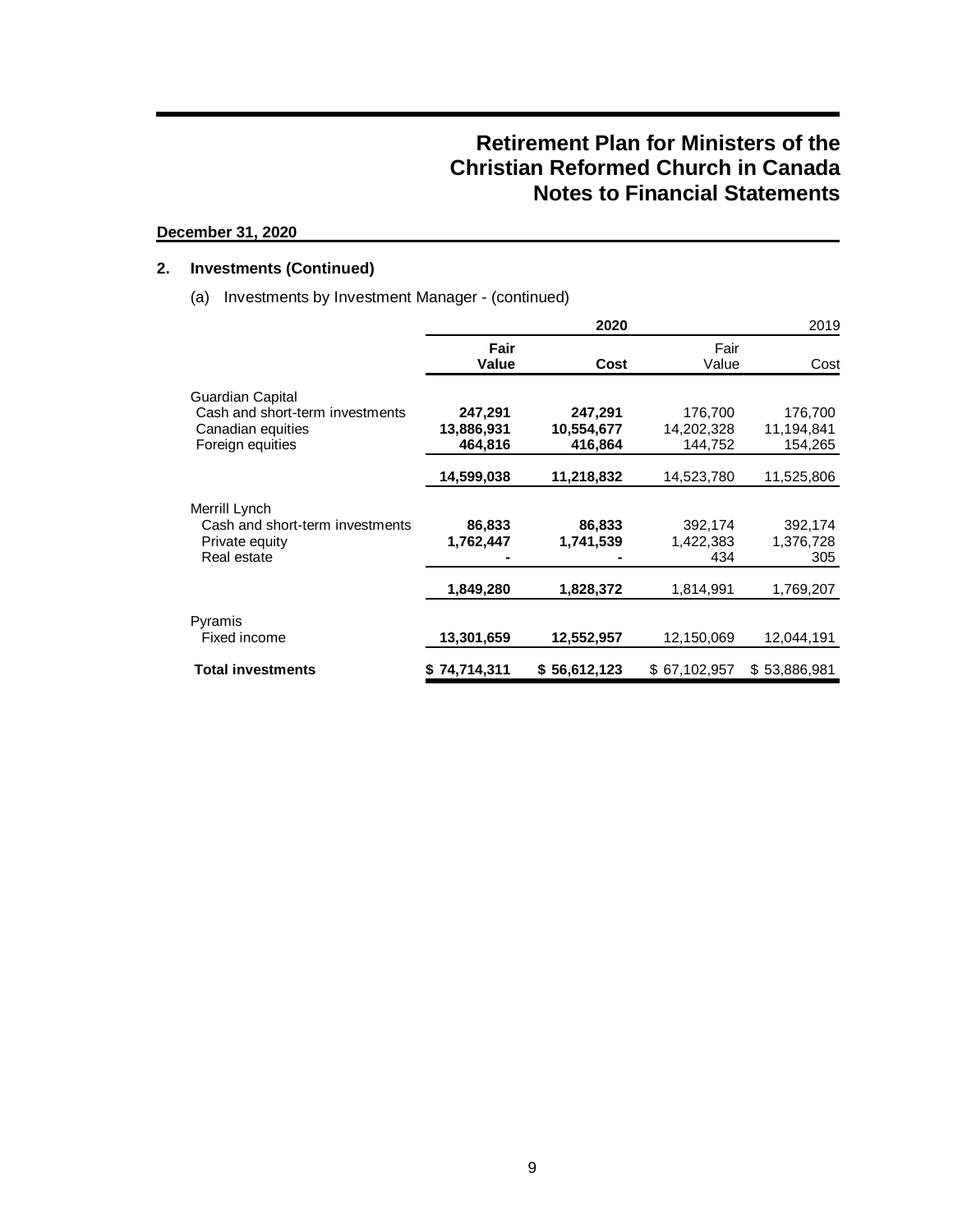## **December 31, 2020**

## **2. Investments (Continued)**

### (b) Investment allocation

The individual investments that exceed 1% of the fair value of the Plan are as follows:

|                                                                               |                   | 2020         | 2019         |              |  |
|-------------------------------------------------------------------------------|-------------------|--------------|--------------|--------------|--|
|                                                                               | <b>Fair Value</b> | Cost         | Fair Value   | Cost         |  |
| <b>Fixed income</b>                                                           |                   |              |              |              |  |
| <b>Pyramis Canadian Bond Core Plus</b><br>Trust                               | \$13,301,659      | \$12,552,957 | \$12,150,069 | \$12,044,191 |  |
| <b>Canadian equity investments</b>                                            |                   |              |              |              |  |
| Other (less than 1% individually)                                             | 13,886,931        | 10,554,677   | 14,202,328   | 11,194,841   |  |
| <b>Cash and short-term investments</b>                                        |                   |              |              |              |  |
| Other (less than 1% individually)                                             | 5,787,953         | 5,913,391    | 1,477,023    | 1,494,435    |  |
| <b>Foreign equity investments</b>                                             |                   |              |              |              |  |
| Fiera Real Estate Core Fund LP                                                | 2,713,508         | 2,654,391    | 2,656,606    | 2,590,681    |  |
| Fiera International Equity Fund                                               | 18.178.271        | 10,673,879   | 15.522.364   | 10,603,223   |  |
| Other (less than 1% individually)                                             | 19,083,542        | 12,521,289   | 19,671,750   | 14,582,577   |  |
| Total foreign equity investments                                              | 39,975,321        | 25,849,559   | 37,850,720   | 27,776,481   |  |
| <b>Private equity investments</b><br><b>KKR Custom Equity - Opportunities</b> |                   |              |              |              |  |
| Cayman Fund LP                                                                | 1,151,505         | 1,034,913    | 1,126,818    | 1,013,064    |  |
| Other (less than 1% individually)                                             | 610,942           | 706,626      | 295,565      | 363,664      |  |
|                                                                               | 1,762,447         | 1,741,539    | 1,422,383    | 1,376,728    |  |
| <b>Real estate investments</b>                                                |                   |              |              |              |  |
| Other (less than 1% individually)                                             |                   |              | 434          | 305          |  |
| <b>Total investments</b>                                                      | \$74,714,311      | \$56,612,123 | \$67,102,957 | \$53,886,981 |  |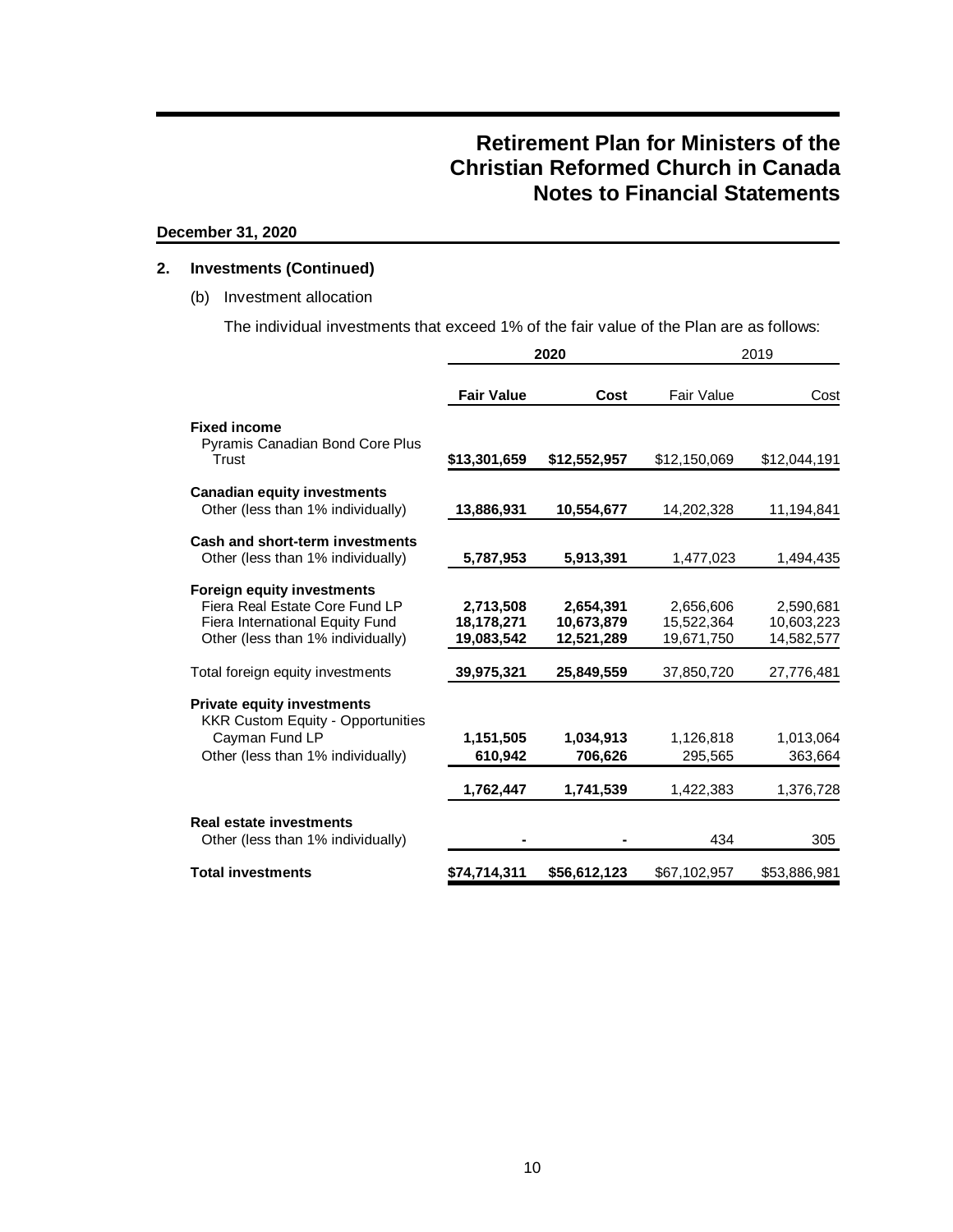#### **December 31, 2020**

### **2. Investments (Continued)**

(b) Investment allocation - (continued)

Percentage of investments at fair value:

|                                 | Fund<br>Policy % | Target<br>Allocation % | 2020<br>% | 2019<br>% |
|---------------------------------|------------------|------------------------|-----------|-----------|
| Fixed Income                    | $20 - 30$        | 25                     | 18        | 18        |
| Canadian equities               | $15 - 25$        | 20                     | 19        | 21        |
| Foreign equities                | $30 - 50$        | 40                     | 53        | 57        |
| Cash and short-term investments | $0 - 20$         |                        | 8         |           |
| Private equity                  | $0 - 15$         | 10                     | 2         | 2         |
| Real estate                     | $0 - 10$         | 5                      |           |           |
|                                 |                  | 100                    | 100       | 100       |

As of December 31, 2020, the target asset allocation is outside the recommended target allocations. The Trustees monitor the asset allocation regularly, and rebalancing can occur within six months of an imbalance being identified. The Trustees will perform rebalancing of the asset mix portfolio to achieve the target asset allocation as determined in the Statement of Investment Policies and Procedures.

#### (c) Investment Commitments

As at December 31, 2020, the Plan has the following investment commitments, denominated in \$USD:

|                                                                                      |   | Aggregate<br><b>Commitment December 31, 2020 Outstanding</b> | <b>Capital Calls to</b> |   | <b>Balance</b>     |
|--------------------------------------------------------------------------------------|---|--------------------------------------------------------------|-------------------------|---|--------------------|
| BCP VIII - Access Fund<br>$(OS)$ LP<br>Carlyle Buyout VII - Access Fund<br>$(OS)$ LP | S | 1,000,000<br>1,000,000                                       | \$<br>20,000<br>535,000 | S | 980,000<br>465,000 |
| <b>KKR Custom Equity - Opportunities</b><br>Cayman Fund LP                           |   | 800,000                                                      | 800,000                 |   |                    |
|                                                                                      |   | 2,800,000                                                    | \$1,355,000             |   | \$1,445,000        |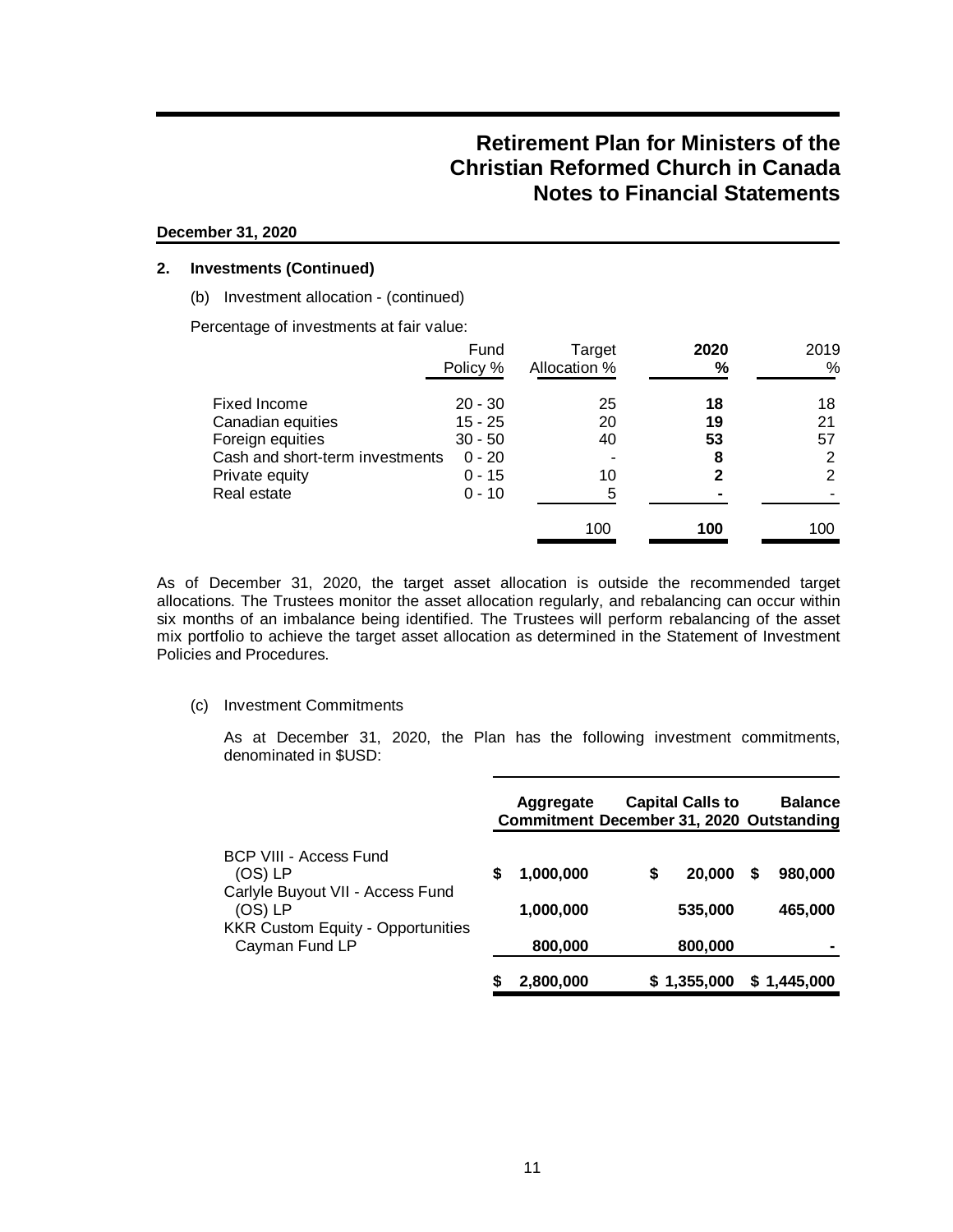#### **December 31, 2020**

| 3. | <b>Net Assets Available for Benefits</b>                                                                                           |                                              |     |                                        |
|----|------------------------------------------------------------------------------------------------------------------------------------|----------------------------------------------|-----|----------------------------------------|
|    | Net assets available for benefits is comprised of:                                                                                 | 2020                                         |     | 2019                                   |
|    | Retirement Plan component<br>Special Assistance Fund component                                                                     | 75,934,290<br>448,294                        |     | \$68,648,342<br>384,166                |
|    |                                                                                                                                    | 76,382,584                                   | \$. | 69,032,508                             |
| 4. | <b>Administrative Expenses</b>                                                                                                     |                                              |     |                                        |
|    | Administrative expenses are comprised of:                                                                                          | 2020                                         |     | 2019                                   |
|    | <b>Actuarial fees</b><br>Audit<br>Investment management and custodial fees<br>Office expense - coordinated services and other fees | \$<br>42,347<br>21,407<br>558,986<br>329,081 | \$  | 43,895<br>13,001<br>536,298<br>301,058 |
|    |                                                                                                                                    | 951,821                                      | \$  | 894,252                                |

Office expense - coordinated services and other fees represent costs which were paid by the Christian Reformed Church in North America Denominational Services and allocated to the Plan.

### **5. Financial Instruments and Risk Management**

The Plan's investing activities exposed it to a variety of direct and indirect financial risks: credit risk, liquidity risk and market risk (including interest rate risk, currency risk and other price risk). These risks have not changed from the prior year.

### **Credit Risk**

*Credit risk* is the risk that the counterparty to a financial instrument will fail to discharge an obligation that is entered into with the Plan. The Plan's cash and short-term investments are subject to credit risk. The Plan also has credit risk relating to its investment in a pooled bond fund, but the Plan manages this risk as the pooled fund invests in investment-grade and government bonds.

### **Liquidity Risk**

The Plan is also exposed to *liquidity risk* in the event that investments must be sold quickly. The Plan manages its liquidity risk by investing mainly in active markets with assets that can be readily disposed as liquidity needs arise, assuming orderly markets, however, the private equity and real estate investments are susceptible to increased liquidity risk.

The Plan's investments in real estate and private equity may be exposed to higher degree of liquidity risk.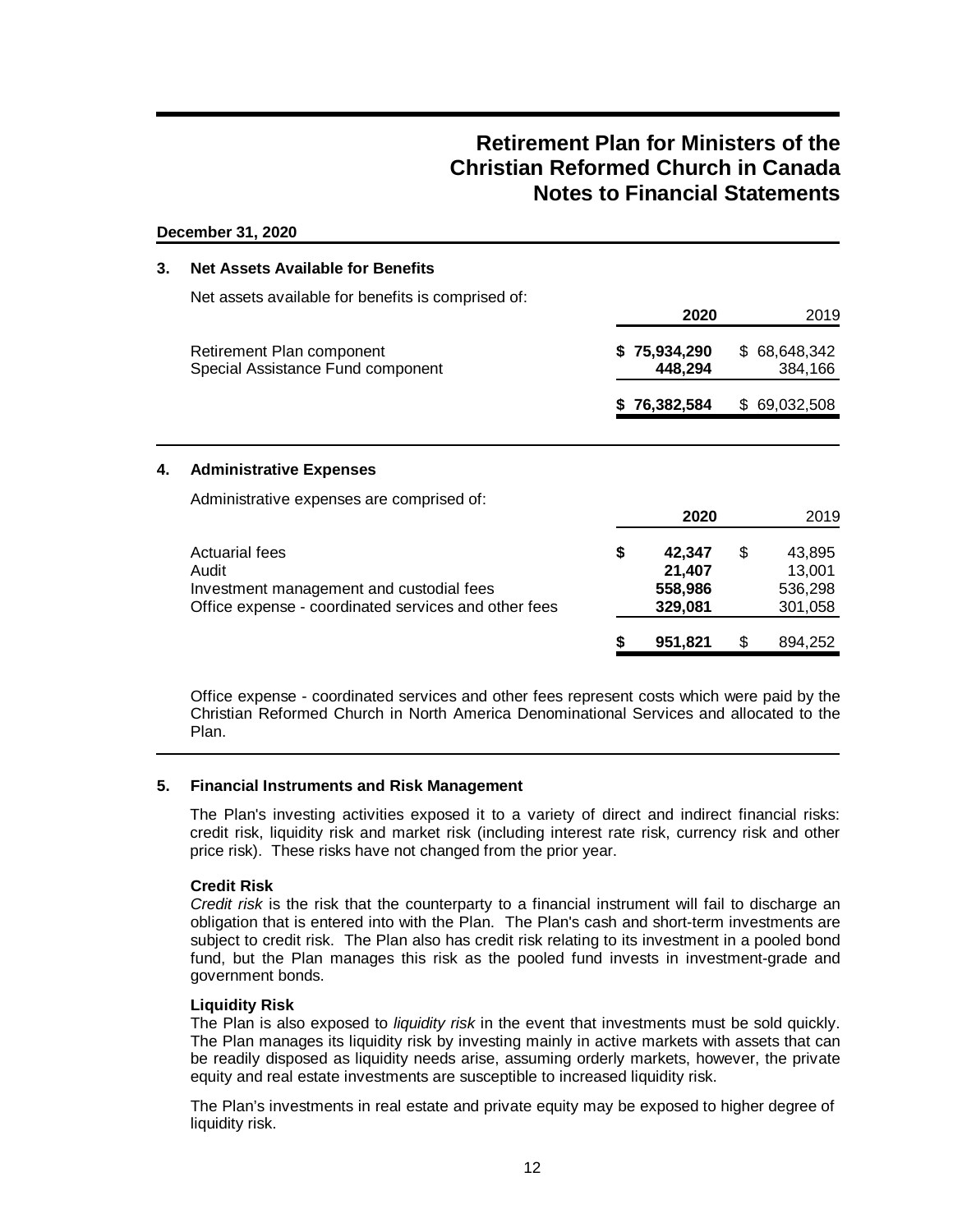#### **December 31, 2020**

### **5. Financial Instruments and Risk Management (Continued)**

#### **Market Risk**

*Market risk* is the risk of loss that results from fluctuations in equity prices, interest and exchange rates. The Plan is exposed to market risk from its investing activities. The level of risk to which the Plan is exposed varies depending on market conditions and the composition of the asset mix.

*Interest rate risk* refers to the effect on the fair value of the Plan's assets due to fluctuations in interest rates. As of December 31, 2020, had prevailing interest rates increased or decreased by 1% with all other variables held constant, net assets available for benefits would have decreased or increased, respectively, by approximately \$133,000 (2019 - \$122,000). In practice, actual results may differ from this sensitivity analysis and the difference could be material.

*Currency risk* is the risk that the value of a financial instrument will fluctuate due to changes in foreign currencies. As of December 31, 2020, had the Canadian dollar appreciated or depreciated by 5% relative to other currencies with all other variables held constant, net assets available for benefits would have decreased or increased, respectively, by approximately \$2,056,000 (2019 - \$1,949,000). In practice, actual results may differ from this sensitivity analysis and the difference could be material.

*Other price risk* is the risk that the value of financial instruments will fluctuate as a result of changes in market prices, other than those arising from interest rate risk or currency risk, whether those changes are caused by factors specific to the individual financial instrument or its issuer, or factors affecting all similar financial instruments traded in a market. The Plan manages the price risk primarily through diversifying the investments across industry sectors and through investments strategies. As of December 31, 2020, had equity prices increased or decreased by 10% with all other variables held constant, the net assets available for benefits would have increased or decreased, respectively, by approximately \$5,386,000 (2019 - \$5,205,000).

#### *Financial Instruments Fair Value Hierarchy*

Disclosure of a three-level hierarchy for fair value measurements is based upon transparency of inputs to the valuation of an asset or liability as of the measurement date. The three levels are defined as follows:

- Level 1 For securities valued based on unadjusted quoted prices in active markets for identical assets.
- Level 2 For securities valued based on inputs, other than quoted prices included in Level 1, that are observable for the asset, either directly or indirectly.
- Level 3 For securities valued based on inputs that are based on unobservable market data.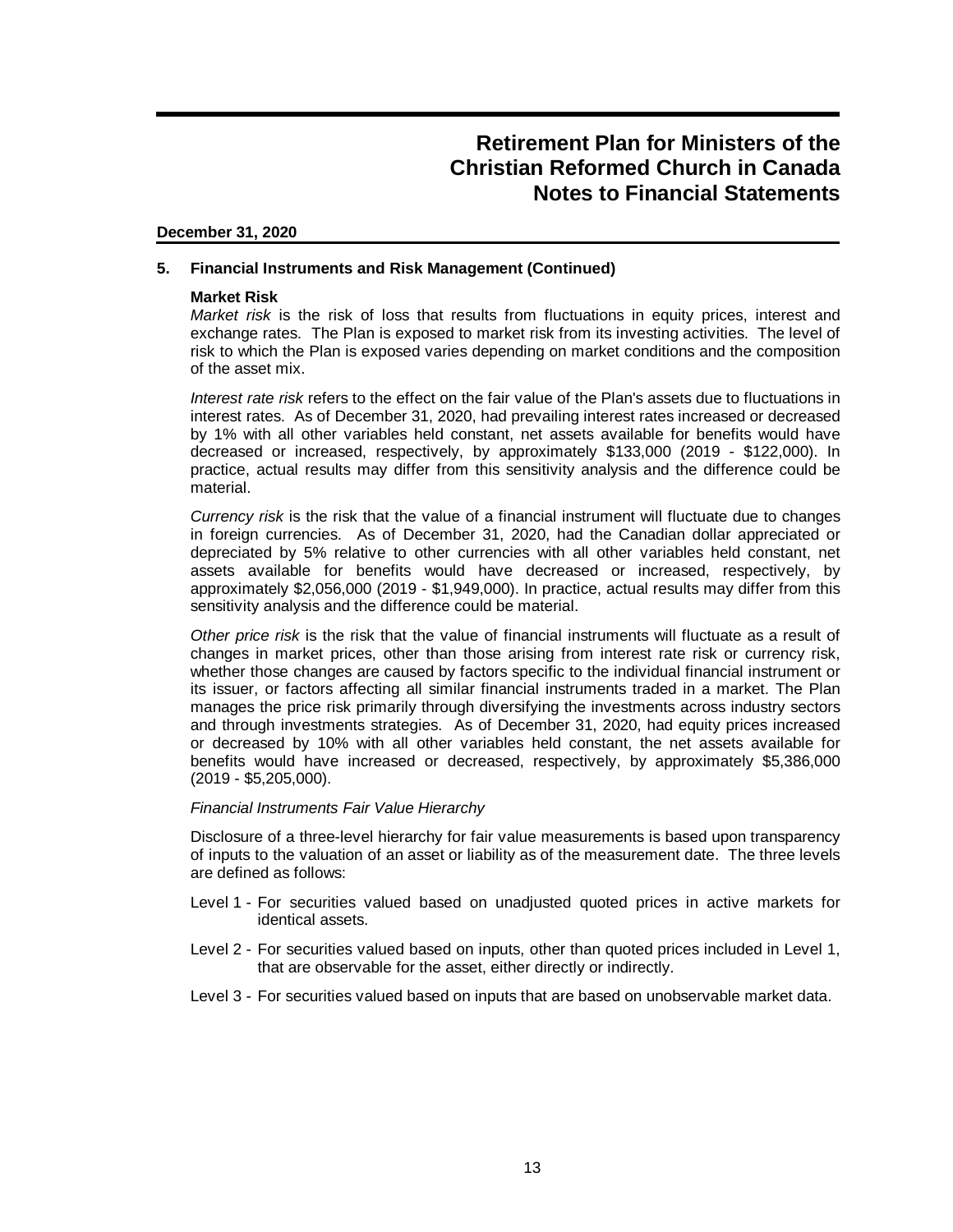#### **December 31, 2020**

### **5. Financial Instruments and Risk Management (Continued)**

#### **Market Risk** (Continued) *Financial Instruments Fair Value Hierarchy (continued)*

As at December 31, the following table represents a summary of investments held by level:

|                                                                                                                                               | 2020                                    | 2019                                    |
|-----------------------------------------------------------------------------------------------------------------------------------------------|-----------------------------------------|-----------------------------------------|
| Level 1 - Cash and equities<br>Level 2 - Bonds and other interest-bearing investments<br>Level 3 - Private equity and real estate investments | \$59,650,205<br>13.301.659<br>1,762,447 | \$53,530,071<br>12.150.069<br>1,422,817 |
|                                                                                                                                               |                                         | $$74,714,311$ $$67,102,957$             |

The schedule below presents a reconciliation of Level 3 investments measured at fair value using unobservable inputs during the year. Realized and unrealized gains are included in investment income.

|                                                                                                        |   | 2020                                             | 2019                                                       |
|--------------------------------------------------------------------------------------------------------|---|--------------------------------------------------|------------------------------------------------------------|
| Balance, beginning of year<br><b>Purchases</b><br>Sales<br>Realized gains<br>Unrealized gains (losses) | S | 1,422,817<br>364,824<br>(417)<br>98<br>(24, 875) | 2,936,912<br>1,042,632<br>(2,777,426)<br>138,703<br>81,996 |
|                                                                                                        |   | 1,762,447                                        | 1,422,817                                                  |

### **6. Capital Management**

The Plan considers its capital to be its net assets available for benefits. The Plan's objective when managing its capital is to accumulate funds to provide retirement benefits to Plan members, as further described in Note 7.

Based on periodic actuarial valuations, the sponsor is required to provide the funding, in accordance with applicable regulatory requirements, to ensure that benefits will be fully provided for on retirement. The Plan's investment assets are invested in accordance with the Plan's Statement of Investment Policies and Procedures, most recently amended and approved September 2020, and within the applicable regulatory limits. The Plan's Statement of Investment Policies and Procedures is reviewed at least annually.

The investment managers appointed by the Trustees are directed to achieve a long-term rate of return through a diversified portfolio, consistent with acceptable risks and prudent management. The long-term investment objective of the Plan is to achieve a minimum rate of return of 3% per annum in excess of the increase in the Consumer Price Index, before investment management fees. Actual results related to the Plan's investment portfolio are disclosed in the Statement of Changes in Net Assets Available for Benefits.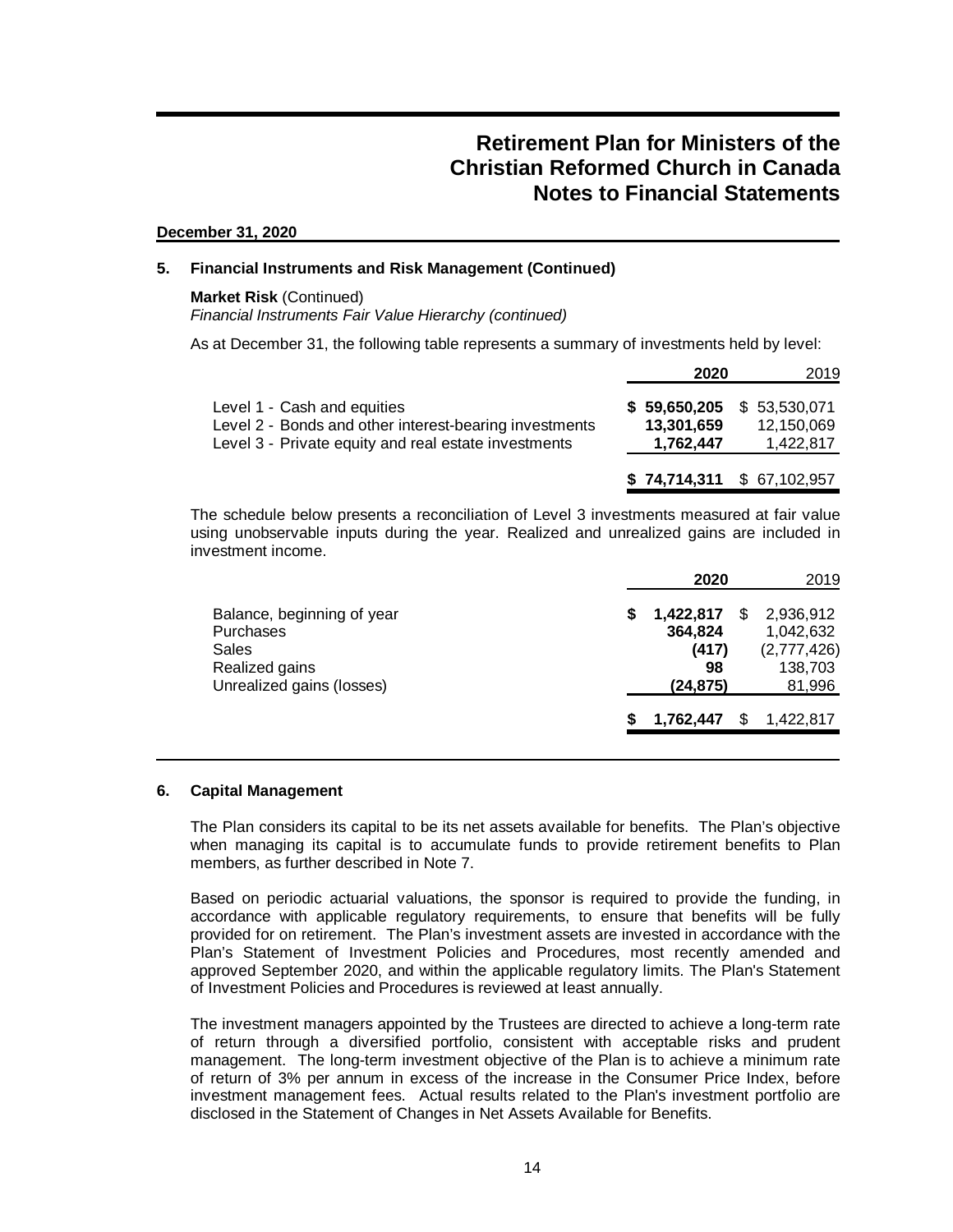#### **December 31, 2020**

### **6. Capital Management (Continued)**

The investment policy includes guidelines on asset mix and risk allocation. The document lists the investment constraints, for example, the maximum exposure permitted for a single issuer, the liquidity requirements and currency management. The policy also identifies the authorized counterparties and includes the approval requirements.

The objective of risk management is to achieve a diversifying of risks and returns in order to minimize the likelihood of an overall reduction in total Plan value and maximize the opportunity for gains over the entire portfolio. The trustees also manage the liquidity risk so that there is sufficient liquidity to meet current benefit payments, and to give the Plan the ability to adjust the asset mix in response to changes in the market conditions.

The Canadian Pension Trustees meet regularly to assess the investment risk associated with the portfolio and determine action plans, if required.

The risk management strategy of the Plan did not change during the year ended December 31, 2020.

There has been no change in what the Plan considers to be its capital and there have been no significant changes to the Plan's capital management objectives, policies and processes in the year.

### **7. Plan Information**

The following description of the Retirement Plan for Ministers of the Christian Reformed Church in Canada (the "Retirement Plan") and the Special Assistance Fund for Ministers of the Christian Reformed Church in Canada (the "Special Assistance Fund") is only a summary. For more complete information, reference should be made to the Retirement Plan and Special Assistance Fund documents.

The Plan is a defined benefit pension plan established for ministers in Canada of The Christian Reformed Church in North America (the "Church"). The Plan is registered with the Financial Services Regulatory Authority of Ontario (registration #458596). The Plan is administered by the Canadian Pension Trustees in accordance with the terms of the Trust Deed. The Plan also provides for a disability pension prior to age 65 in circumstances as defined by the Plan. A minister becomes eligible for the Plan on his service commencement date in the Church. The Plan provides for 100% vesting of the Church's contribution upon Plan registration.

All organized churches are required to pay church assessments determined at an amount per professing member age 18 years and older or, if greater, the direct costs of their first or only pastor's participation in the Retirement Plan. These amounts are collected by means of monthly billings to each organized church based on reported membership statistics.

All emerging churches and each other ministry that employs a minister or endorsed chaplain as a missionary, professor, teacher or in any other capacity are required to pay the annual cost of participation in the Retirement Plan. Grant of credited service for pastors in the employ of agencies, churches and other organizations is contingent on timely payment of amounts billed.